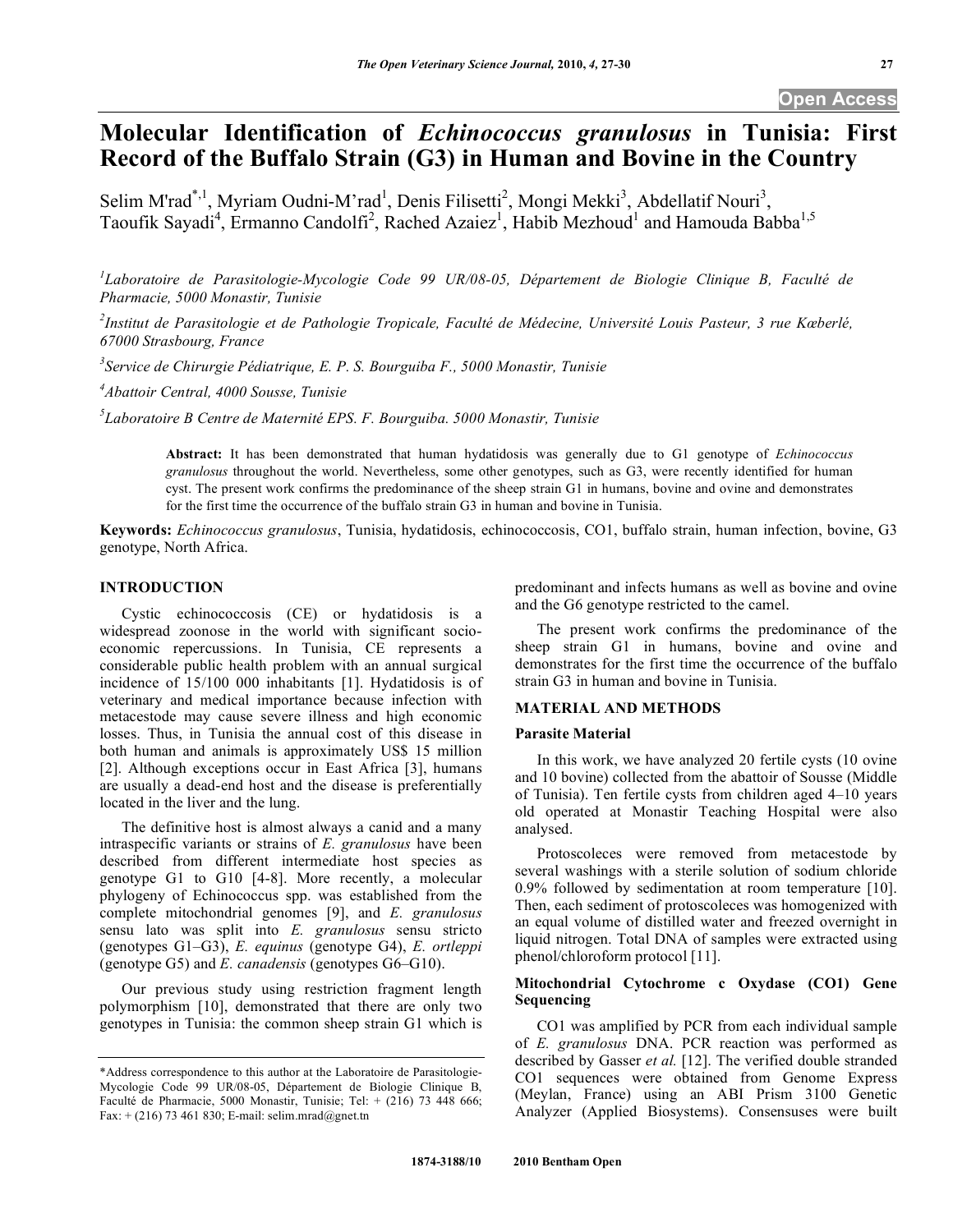with SeqMan software (DNAStar, Inc. Madison, WI). Multiple sequence alignments were made with ClustalW method using MegAlign software (DNAStar) and compared with previously published sequences of *E. granulosus* [U50464 (G1), M84662 (G2), M84663 (G3), M84664 (G4), M84665 (G5), M84666 (G6), M84667 (G7), and AF525457 (G10)].

#### **RESULTS**

 The sequencing of the mitochondrial CO1 gene of 30 *E. granulosus* isolates produced unambiguous sequences of 366 bp for each sample analyzed. For one human sample (KH59) originating from a rural area of Kairouan (Middle of Tunisia) and one bovine isolate (PB30), alignment of the obtained sequences with the G1 to G8 and the G10 genotypes showed that hydatid cysts were produced by G3 buffalo strain (Fig. **1**). If the human cyst showed a total homology with the G3 sequence (GenBank **M84663**), the bovine isolate sequence presented 99% identity to this genotype. The difference was a transversion mutation of a cytosine to a thymine in position 44 (C44T) resulting in a substitution of the alanine in position 15 by a valine according to the echinoderm mitochondria genetic code [13]. The PB30 CO1 gene sequence was registered in GenBank (**AY850565**). Furthermore, for 19 isolates (8 sheep, 8 humans and 3 cattle), sequences obtained presented a total homology with the common sheep strain G1 (GenBank **U50464**). For the 9 remaining isolates (2 sheep, 1 human and 6 cattle), sequences obtained presented 99% homology with the G1 genotype (sheep strain). The difference was a transversion mutation of a cytosine to a thymine in position 56 (C56T) resulting in a substitution of the alanine in position 27 by a valine according to the echinoderm mitochondria genetic code [13]. We noted that all cysts analyzed presented a high fertility with viable protoscoleces.

## **DISCUSSION**

 Cystic echinococcosis constitutes a serious public health problem in Tunisia despite the deployed prevention programs. The characterisation of the strains responsible for

|                        |     |                                    |  |  |       |                      |                                                                                                                                                                                                                                      |    | 10                                                                                                                                                                                                                                                         |                             |     |        |                                                  |               |                                                                 | 20            |                     |        |                                              |    |  |                                                                 |        | 30 |        |        |               |                                                                                                                                                                                                                                                                                                           |        |              |                |                                 | 40     |                      |        |                             |                      |                |                                                                                                 |                                |              | 50     |                                           |                        |                    |                          |                               |
|------------------------|-----|------------------------------------|--|--|-------|----------------------|--------------------------------------------------------------------------------------------------------------------------------------------------------------------------------------------------------------------------------------|----|------------------------------------------------------------------------------------------------------------------------------------------------------------------------------------------------------------------------------------------------------------|-----------------------------|-----|--------|--------------------------------------------------|---------------|-----------------------------------------------------------------|---------------|---------------------|--------|----------------------------------------------|----|--|-----------------------------------------------------------------|--------|----|--------|--------|---------------|-----------------------------------------------------------------------------------------------------------------------------------------------------------------------------------------------------------------------------------------------------------------------------------------------------------|--------|--------------|----------------|---------------------------------|--------|----------------------|--------|-----------------------------|----------------------|----------------|-------------------------------------------------------------------------------------------------|--------------------------------|--------------|--------|-------------------------------------------|------------------------|--------------------|--------------------------|-------------------------------|
| $\mathbf{1}$<br>1<br>1 |     |                                    |  |  |       |                      | CCTGGATT                                                                                                                                                                                                                             | T  |                                                                                                                                                                                                                                                            |                             |     | $\sim$ |                                                  |               | $\cdot$ $\cdot$ $\cdot$ $\cdot$ $\cdot$ $\cdot$ $\cdot$         |               |                     |        | $\sim$ $\sim$ $\sim$                         |    |  |                                                                 |        |    |        |        |               | G G T A T A A T T A G T C A T A T T T G T T T G A G T A T T T A G T G C T A A T<br>.                                                                                                                                                                                                                      |        |              |                |                                 |        |                      |        | $\sim$                      | $\sim$               | $\sim$         | $\sim$                                                                                          | T                              | $\mathbf{r}$ | $\sim$ | $\sim$ $\sim$ $\sim$ $\sim$ $\sim$ $\sim$ |                        | T<br>$\sim$ $\sim$ | T                        | COI G3<br><b>PB30</b><br>KH59 |
|                        | 60  |                                    |  |  |       |                      |                                                                                                                                                                                                                                      | 70 |                                                                                                                                                                                                                                                            |                             |     |        |                                                  |               |                                                                 | 80            |                     |        |                                              |    |  |                                                                 |        |    | 90     |        |               |                                                                                                                                                                                                                                                                                                           |        |              |                |                                 | 100    |                      |        |                             |                      |                |                                                                                                 |                                |              |        |                                           |                        |                    |                          |                               |
| 57<br>57<br>57         |     | $\mathbf{L}^{\text{max}}$          |  |  |       |                      | TGATGCGTT<br>$\mathbf{r}$ and $\mathbf{r}$ and $\mathbf{r}$ and $\mathbf{r}$<br>o.                                                                                                                                                   |    | $---+----$<br>×.                                                                                                                                                                                                                                           |                             |     | $\sim$ | $\sim$ $\sim$                                    | $\sim$        | $\sim$<br>$\sim$                                                | $\sim$ $\sim$ | and the control     | $\sim$ | $\sim$ $\sim$ $\sim$<br>$\sim$ $\sim$ $\sim$ |    |  | $\sim$ $\sim$<br>$\sim$                                         | $\sim$ |    |        |        |               | TGGGTTTTATGGGTTGTTGTTTGCTATGTTTTCTATAGTG<br>$\mathbf{r}$ . The set of the set of the set of the set of the set of the set of the set of the set of the set of the set of the set of the set of the set of the set of the set of the set of the set of the set of the set of t<br>and a state of the state | $\sim$ | s.           | $\sim$<br>s.   | $\sim$<br><b>Service</b>        | $\sim$ | $\sim$ $\sim$ $\sim$ |        | $\sim$ $\sim$ $\sim$ $\sim$ | $\sim$ $\sim$ $\sim$ | <b>Service</b> |                                                                                                 |                                |              |        |                                           |                        |                    | T<br>o.                  | COI G3<br><b>PB30</b><br>KH59 |
|                        | 110 |                                    |  |  |       |                      |                                                                                                                                                                                                                                      |    |                                                                                                                                                                                                                                                            |                             | 120 |        |                                                  |               |                                                                 |               |                     |        | 130                                          |    |  |                                                                 |        |    |        |        |               | 140                                                                                                                                                                                                                                                                                                       |        |              |                |                                 |        |                      |        |                             | 150                  |                |                                                                                                 |                                |              |        |                                           |                        |                    |                          |                               |
| 101<br>101<br>101      |     | G T T                              |  |  | T G G | and the control      | G                                                                                                                                                                                                                                    |    | T A G                                                                                                                                                                                                                                                      | $\mathbb{C}$                |     |        | AGGGT                                            | $\sim$ $\sim$ |                                                                 | T             |                     | $\sim$ | ------+----<br>$\sim$ $\sim$ $\sim$          |    |  |                                                                 |        |    |        |        | $\sim$        | TGGGGTCATCATATG<br>$\sim$                                                                                                                                                                                                                                                                                 |        |              |                | T T T A C                       |        |                      |        |                             |                      |                | T G T T G G G T T G<br>$\mathbf{r}$ , $\mathbf{r}$ , $\mathbf{r}$ , $\mathbf{r}$ , $\mathbf{r}$ |                                |              |        |                                           | $----++-$<br>G         | A T                |                          | COI G3<br><b>PB30</b><br>KH59 |
|                        | 160 |                                    |  |  |       |                      |                                                                                                                                                                                                                                      |    |                                                                                                                                                                                                                                                            | 170                         |     |        |                                                  |               |                                                                 |               |                     | 180    |                                              |    |  |                                                                 |        |    |        |        | 190           |                                                                                                                                                                                                                                                                                                           |        |              |                |                                 |        |                      |        | 200                         |                      |                |                                                                                                 |                                |              |        |                                           |                        |                    |                          |                               |
| 151<br>151<br>151      |     | $\mathbf{r}=\mathbf{r}+\mathbf{r}$ |  |  |       | $\sim$ $\sim$ $\sim$ | GTGAAGACG<br>$\sim$                                                                                                                                                                                                                  |    | $\cdot$ $\cdot$ $\cdot$                                                                                                                                                                                                                                    | <b>State Street</b>         |     |        |                                                  |               |                                                                 |               |                     |        |                                              |    |  |                                                                 |        |    |        |        |               | GCTGTTTTTTTTAGCTCTGTTACTATGATTATAGGGGT                                                                                                                                                                                                                                                                    |        |              |                |                                 |        |                      | $\sim$ |                             |                      | $\sim$         |                                                                                                 | and the company of the company |              |        |                                           | T C<br>and the control |                    | $\overline{C}$<br>$\sim$ | COI G3<br><b>PB30</b><br>KH59 |
|                        | 210 |                                    |  |  |       |                      |                                                                                                                                                                                                                                      |    |                                                                                                                                                                                                                                                            |                             | 220 |        |                                                  |               |                                                                 |               |                     |        | 230                                          |    |  |                                                                 |        |    |        |        |               | 240                                                                                                                                                                                                                                                                                                       |        |              |                |                                 |        |                      |        | 250                         |                      |                |                                                                                                 |                                |              |        |                                           |                        |                    |                          |                               |
| 201<br>201<br>201      |     |                                    |  |  |       |                      | $\mathbf{r}$ and $\mathbf{r}$ are the set of the set of the set of the set of the set of the set of the set of the set of the set of the set of the set of the set of the set of the set of the set of the set of the set of the set |    | $\sim$                                                                                                                                                                                                                                                     |                             |     |        |                                                  |               | $\mathbf{L}$ and $\mathbf{L}$ and $\mathbf{L}$ and $\mathbf{L}$ |               |                     | s.     |                                              |    |  | $\mathbf{r}$ and $\mathbf{r}$ and $\mathbf{r}$ and $\mathbf{r}$ |        |    |        | $\sim$ |               | TACTGGTATAAAGGTGTTTACTTGGTTATATATGTTGTTGAATTCGAGTG<br>de la característica de la característica de la característica de la característica de la característica de la                                                                                                                                      |        |              |                | and a state of the state of the |        |                      |        |                             |                      |                |                                                                                                 | and a state of the             |              |        |                                           |                        |                    |                          | COI G3<br><b>PB30</b><br>KH59 |
|                        | 260 |                                    |  |  |       |                      |                                                                                                                                                                                                                                      |    |                                                                                                                                                                                                                                                            | 270                         |     |        |                                                  |               |                                                                 |               |                     |        | 280                                          |    |  |                                                                 |        |    |        |        |               | 290                                                                                                                                                                                                                                                                                                       |        |              |                |                                 |        |                      |        |                             | 300                  |                |                                                                                                 |                                |              |        |                                           |                        |                    |                          |                               |
| 251<br>251<br>251      |     |                                    |  |  |       | $\sim$ $\sim$ $\sim$ |                                                                                                                                                                                                                                      |    | T T A A T G C T A G T<br>$\mathbf{r}$ . The set of the set of the set of the set of the set of the set of the set of the set of the set of the set of the set of the set of the set of the set of the set of the set of the set of the set of the set of t |                             |     |        |                                                  | $\sim$ $\sim$ |                                                                 | $\sim$ $\sim$ |                     | $\sim$ |                                              | i. |  | s.                                                              | $\sim$ |    | $\sim$ | $\sim$ | $\sim$ $\sim$ | GATCCGGTTTTGTGATGGGTTGTTTCTT<br>$\sim$<br>.                                                                                                                                                                                                                                                               |        | $\mathbf{r}$ | $\sim 10^{-1}$ |                                 |        |                      | $\sim$ |                             |                      | <b>Service</b> | TTATAGTG                                                                                        |                                |              |        |                                           |                        | T G                | $\sim$                   | COI G3<br><b>PB30</b><br>KH59 |
|                        | 310 |                                    |  |  |       |                      |                                                                                                                                                                                                                                      |    |                                                                                                                                                                                                                                                            | 320                         |     |        |                                                  |               |                                                                 |               |                     | 330    |                                              |    |  |                                                                 |        |    |        | 340    |               |                                                                                                                                                                                                                                                                                                           |        |              |                |                                 |        |                      | 350    |                             |                      |                |                                                                                                 |                                |              |        |                                           |                        |                    |                          |                               |
| 301<br>301<br>301      |     |                                    |  |  |       |                      | тттассттт<br>$\sim$                                                                                                                                                                                                                  |    | $\sim$ $\sim$ $\sim$                                                                                                                                                                                                                                       | $\sim$ $\sim$ $\sim$<br>360 |     |        | <b>Contract Contract</b><br>$\sim$ $\sim$ $\sim$ |               |                                                                 |               |                     |        |                                              |    |  |                                                                 |        |    |        |        |               | G G G G G A G T T A C G G G T A T A G T T T T G T G C C T T G T G T G T T A G A<br><u>. In the second contract of the second contract of the second contract of the second</u>                                                                                                                            |        |              |                |                                 |        |                      |        |                             |                      |                |                                                                                                 |                                |              |        |                                           |                        |                    | $\mathbf{r}$             | COT G3<br><b>PB30</b><br>KH59 |
| 351<br>351<br>351      |     |                                    |  |  |       |                      |                                                                                                                                                                                                                                      |    | ------------+-------------<br>TAATATTTTGCATGAT COIG3<br>$\frac{1}{2}$ , $\frac{1}{2}$ , $\frac{1}{2}$ , $\frac{1}{2}$ , $\frac{1}{2}$ , $\frac{1}{2}$ , $\frac{1}{2}$ , $\frac{1}{2}$ , $\frac{1}{2}$ , $\frac{1}{2}$                                      |                             |     |        |                                                  |               |                                                                 |               | <b>PB30</b><br>KH59 |        |                                              |    |  |                                                                 |        |    |        |        |               |                                                                                                                                                                                                                                                                                                           |        |              |                |                                 |        |                      |        |                             |                      |                |                                                                                                 |                                |              |        |                                           |                        |                    |                          |                               |

**Fig. (1).** Alignment Report of COI genotype G3 (GB# **M84663**), PB30 (bovine cyst, GB# **AY850565**) and KH59 (human cyst). *Legend*: Nucleotide sequences of a fragment (366 bp) of the *Echinococcus granulosus* mitochondrial cytochrome c oxydase I gene (COI) for the G3 genotype, PB30 and KH59 were aligned by ClusalW method (MegAlign software, DNAStar®). Dots indicate nucleotides that are conserved between the G3 genotype, PB30 and KH59 sequences.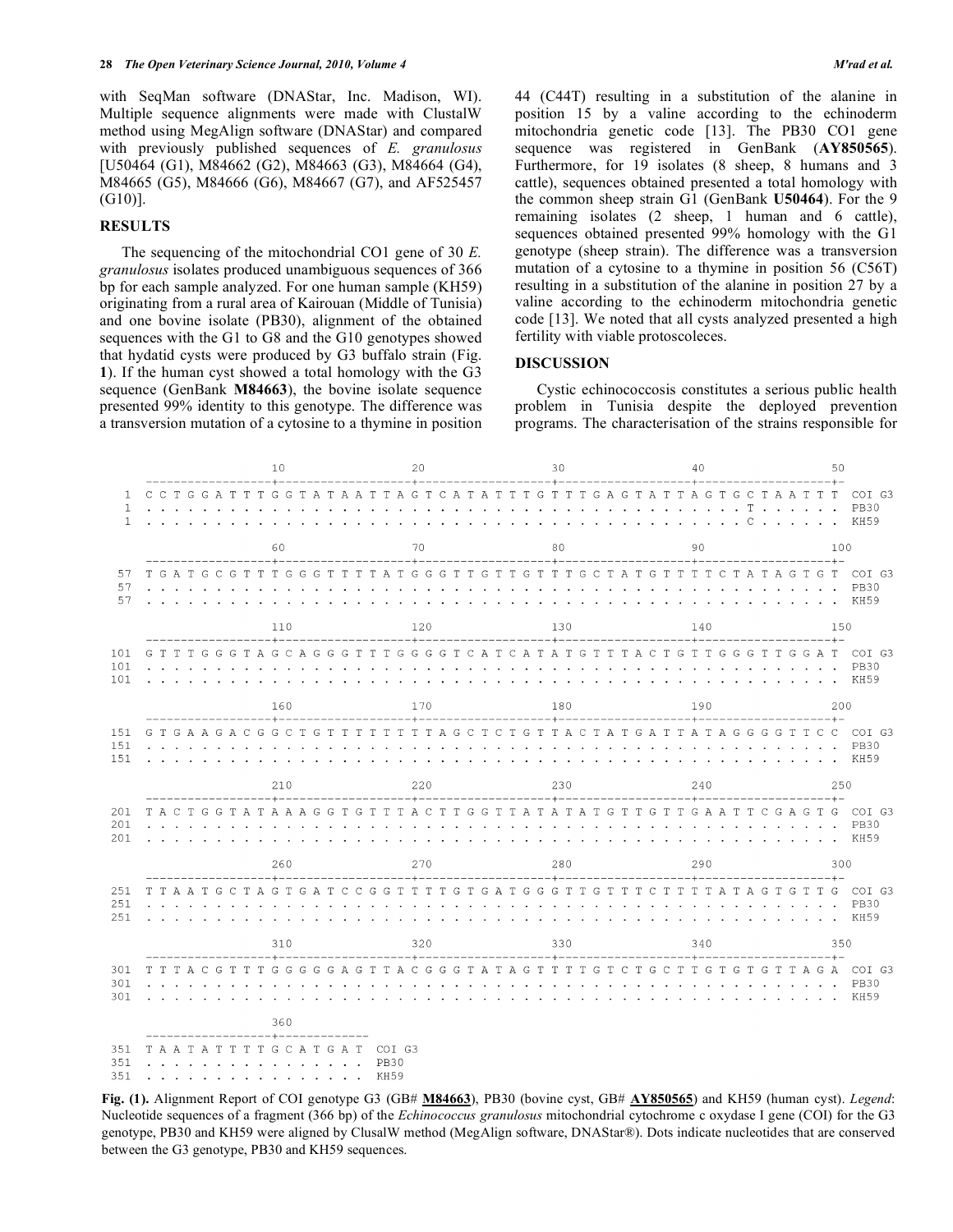human echinococcosis in Tunisia is nowadays a significant point which has to be taken into consideration in order to focus and to adapt the control measures and the means of diagnosis. Indeed, it was shown that virulence and infectivity to humans as well as the antigenicity were variable depending on the strain of *E. granulosus* involved [14].

 With 28 isolates out of 30 typed as G1 genotype, the result of the current study are in agreement with those of our previous study attributing all human, sheep and bovine cysts to the ovine strain G1 [10].

 Nevertheless, the results obtained here reveal for the first time the presence of *E. granulosus* buffalo strain (G3) in Tunisia. While buffalo strain was previously detected in buffalo, bovine and sheep in Italy [15] and Turkey [16] our results represent the first report of the presence of this strain in Tunisia.

 Furthermore, this study represents the second confirmed case of human infection by the G3 genotype, the first case was previously reported in Italy [15]. The fertility of the cysts analyzed and the viability of extracted protoscoleces demonstrate the perfect adaptation of this strain to man. Contamination by this strain is apparently sporadic but it's certainly not an isolated case. Indeed, this patient comes from a rural area of Kairouan (Centre of Tunisia) where there are frequent contacts between animals, dogs and humans. Moreover, this region is an hyperendemic area (annual surgical incidence of 41.5/100 000 inhabitants [1, 17] characterised by a very high canine contamination (45.7%) [18]. Thus, it would be surprising that only one child is contaminated by this strain which seems to be well adapted to humans

 Regarding bovine, the molecular analysis of cyst PB30 revealed a C44T mutation when compared to the G3 genotype. This type of mutation represents either a genotypic variant or a distinct strain which resembles the G3 genotype. However, no data concerning the infectivity, the virulence or the antigenicity of this isolate may allow us to give this mutation some particular phenotypic characteristics. Consequently, we consider this mutation as a genotypic variant of the G3 genotype and it belongs to *E. granulosus* sensu stricto [9].

 The fact that the bovine is infested by a genotypic variant of this strain allows us to assume that this animal could be the intermediate host which maintains this particular strain in Tunisia. Indeed, contrary to what was reported in India [4, 19] and in Italy [20], the intermediate host cannot be the buffalo since there is no buffalo breeding in Tunisia. Nevertheless, the isolation of this genotype remains possible in other Tunisian intermediate hosts as it has already been described in ovine and bovine cyst in Italy [15] and Turkey [16].

 In the current state of knowledge, it is impossible to determine the origin and importance of this strain in Tunisia. Due to the complexity of Tunisian trade-circuits, no information concerning the origin and travelling zones of the slaughtered intermediate hosts is available. Furthermore, only one human isolate was typed as a G3 genotype and consequently we cannot conclude on the role of this genotype in human hydatid disease in Tunisia and further study is necessary in order to evaluate the real risk that it represents for the public health.

### **ACKNOWLEDGEMENTS**

 We thank Benoit Jaulhac for DNAStar software use, the Hôpitaux Universitaires de Strasbourg, the Université Louis Pasteur de Strasbourg and the Ministère tunisien de la Recherche Scientifique, de la Technologie et du Développement des Compétences for their financial support.

 We thank Rassas moncef for his assistance with the linguistic part of this paper

#### **REFERENCES**

- [1] Ministère de la Santé Publique. Incidence chirurgicale de l'hydatidose en Tunisie 1988-1992 (Tunis, Ministère de la Santé Publique) 1993.
- [2] Majorowski M, Carabin H, Kilani M, *et al*. Echinococcosis in tunisia: a cost analysis. Trans R Soc Trop Med Hyg 2005; 99: 268- 78.
- [3] Macpherson CNL- An active intermediate host role for human life cycle of *Echinococcus granulosus* in Turkana, Kenya. Am J Trop Med Hyg 1983; 32: 397-404.
- [4] Eckert J, Thompson RC. Intraspecific variation of *Echinococcus granulosus* and related species with emphasis on their infectivity to humans. Acta Trop 1997; 64: 19-34.
- [5] Thompson RC, Lymbery AJ. The nature, extent and significance of variation within the genus Echinococcus. Adv Parasitol 1988; 27: 209-58.
- [6] Bowles J, Blair D, MacManus DP. Genetic variants within the genus Echinococcus identified by mitochondrial sequencing. Mol Biochem Parasitol 1992; 54: 165-74.
- [7] Scott JC, Stefaniak J, Pawlowski ZS, *et al*. Molecular genetic analysis of human cystic hydatid cases from Poland: identification of a genotypic group (G9) of *Echinococcus granulosus*. Parasitology 1997; 114: 37-43.
- [8] Lavikainen A, Lehtinen MJ, Meri T, *et al*. Molecular genetic characterization of the Fennoscandian cervid strain, a new genotypic group (G10) of *Echinococcus granulosus*. Parasitology 2003; 172 (Pt3): 207-15.
- [9] Nakao M, McManus DP, Schantz PM, *et al*. A molecular phylogeny of the genus Echinococcus inferred from complete mitochondrial genomes. Parasitology 2007; 134: 713-22.
- [10] M'rad S, Filisetti D, Oudni M, *et al*. Molecular evidence of ovine (G1) and camel (G6) strains of *Echinococcus granulosus* in Tunisia and putative role of cattle in human contamination. Vet Parasitol  $2005: 129: 267-72.$
- [11] Sambrook J, Fritsch E, Maniatis T. Commonly Used Techniques in Molecular Cloning. Purification of nucleic acids. Extraction with phenol:chloroform, In: Nolan C, Ed. Molecular cloning. Cold Spring Harbor Laboratory Press: Cold Spring Harbor 1987; pp. E.3-E.4.
- [12] Gasser RB, Zhu X, McManus DP. Dideoxy fingerprinting: application to the genotyping of Echinococcus. Int J Parasitol 1998; 28: 1775-9.
- [13] Rice P, Longden I, Bleasby A. EMBOSS: the European Molecular Biology Open Software Suite. Trends Genet 2000; 16: 276-77.
- [14] Thompson RCA, Mc Manus DP. Aetiology: parasites and lifecycles. In: Eckert J, Gemmell MA, Meslin FX, Eds. WHOO/OIE Manual on Echinococcosis in Humans and Animals: A Public Health Problem of Global Concern 2001; pp. 1-19.
- [15] Busi M, Snábel V, Varcasia A. Genetic variation within and between G1 and G3 genotypes of *Echinococcus granulosus* in Italy revealed by multilocus DNA sequencing. Vet Parasitol 2007; 150: 75-83.
- [16] Vural G, Baca AU, Gauci CG, *et al*. Variability in the *Echinococcus granulosus* cytochrome C oxidase 1 mitochondrial gene sequence from livestock in Turkey and a re-appraisal of the G1-3 genotype cluster. Vet Parasitol 2008; 154(3-4): 347-50.